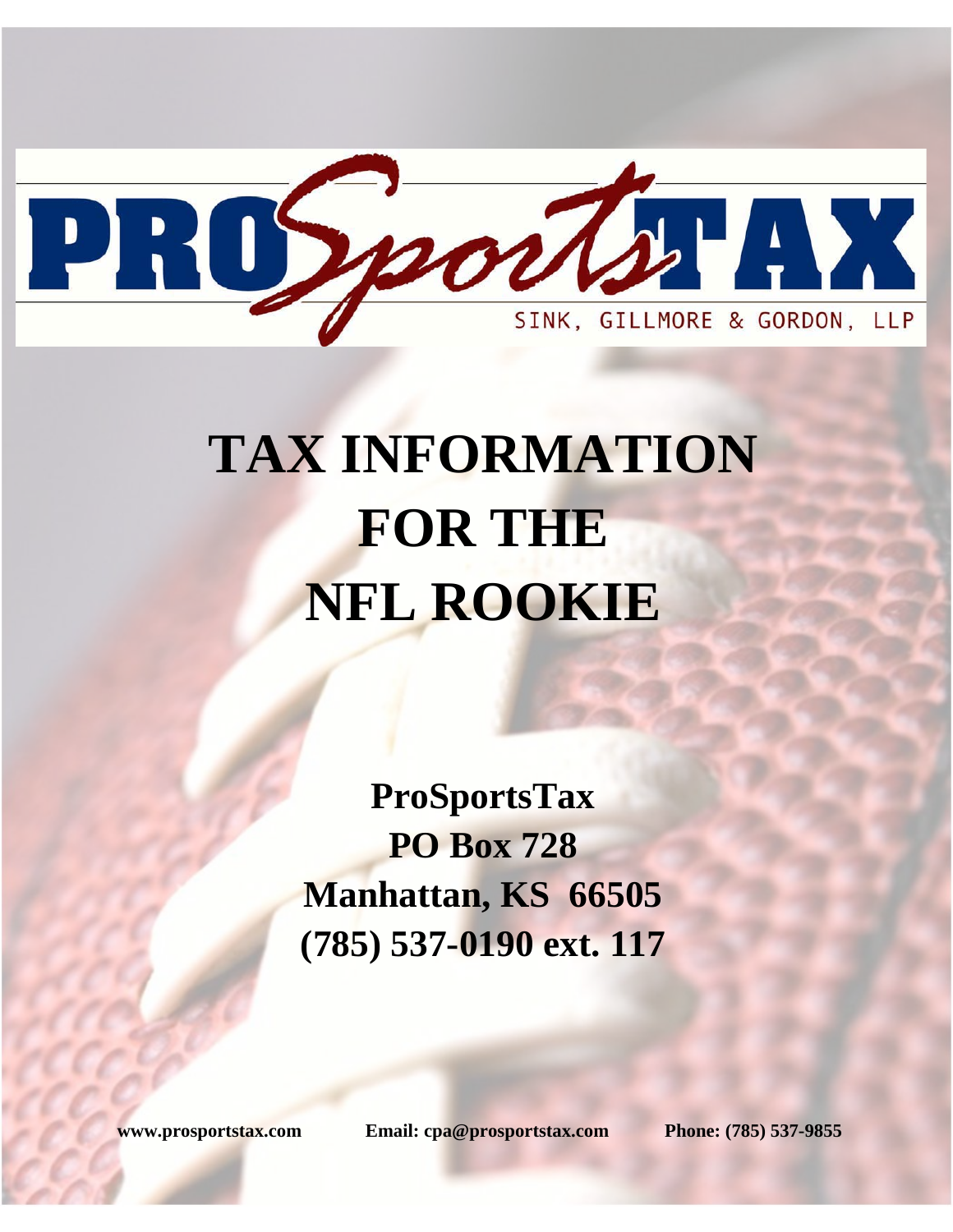# **INCOME TAX INFORMATION FOR THE NFL ROOKIE**

*Welcome to the world of professional football. The income tax rules that apply to NFL veterans also apply to you, as a rookie.* 

## **How is an NFL player taxed?**

All NFL players are treated as employees by their respective teams. As an employee, there are specific income tax rules as to what expenses are deductible. These expenses are generally deducted on your tax return as employee business expenses.

## **What is deductible?**

- **Agent Fees:** Typically 3% of wages, higher for outside income (e.g., endorsement income).
- **NFL Player Dues:** Typically \$10,000 per year (may or may not apply to practice squad players).
- **Training & Gym Fees:** As a professional athlete you are allowed to deduct your gym and training fees. You are also allowed to deduct a reasonable amount of travel. This can be training in a general sense or position-specific training.
- **Chiropractic / Body Maintenance:** A reasonable amount of chiropractic & body maintenance expenses may be deducted during the season.
- **Supplements & Diet:** Training supplements and special nutrition additives may be deductible.
- **Tax Return Fees:** Income tax preparation and consulting fees are deductible.
- Travel: Travel which is specifically related to your football career is deductible. This includes meetings with agents, scouts, trainers and anyone directly connected to you football-wise.
- **State, City & Local Income Taxes:** NFL players typically have income taxes withheld at the federal, state, city and local level. A player may often be required to file in as many as nine states as well as at the federal level. The amounts withheld for state, city and local taxes are generally deductible.

# **What's not deductible?**

- **Clothing:** Only football-related workout clothing is deductible. Most NFL players maintain a contract with a shoe company which provides for a limited amount of clothing/shoes/etc. The value of these items is reported as income on Form 1099 by the respective shoe company. The player may then, in turn, deduct a portion of these items on his income tax return. Clothing which is suitable to be worn in outside situations (e.g., suits, casual wear, etc.) is a nondeductible personal expense.
- **Personal Effects:** Watches, jewelry, extravagant electronics, etc. are nondeductible personal expenses. A limited amount of electronic equipment may qualify for a tax deduction.
- **Vehicles:** Only a limited amount of vehicle expenses are generally allowed as a deduction (unless the player has outside endorsement income). Parking fees, tolls, etc. directly-related to football are allowed as a deduction.
- **Temporary Living:** Rents paid for temporary living arrangements are generally not deductible. Exceptions do exist, but they are typically limited to extreme circumstances (trades, injury rehab, etc.). Mortgage interest and real estate taxes, however, are almost always fully deductible.
- **Cell phones:** Cell phones may be partially deductible as a deductible football expense. They are seldom fully deductible.
- Gifts: Monetary and commodity gifts are not deductible, except for very minimal amounts. Gifts to friends and family are never deductible.
- Personal Expenses: Other items of a personal nature are not deductible. Vacations, furniture, home renovations, etc. are not allowed as an income tax deduction.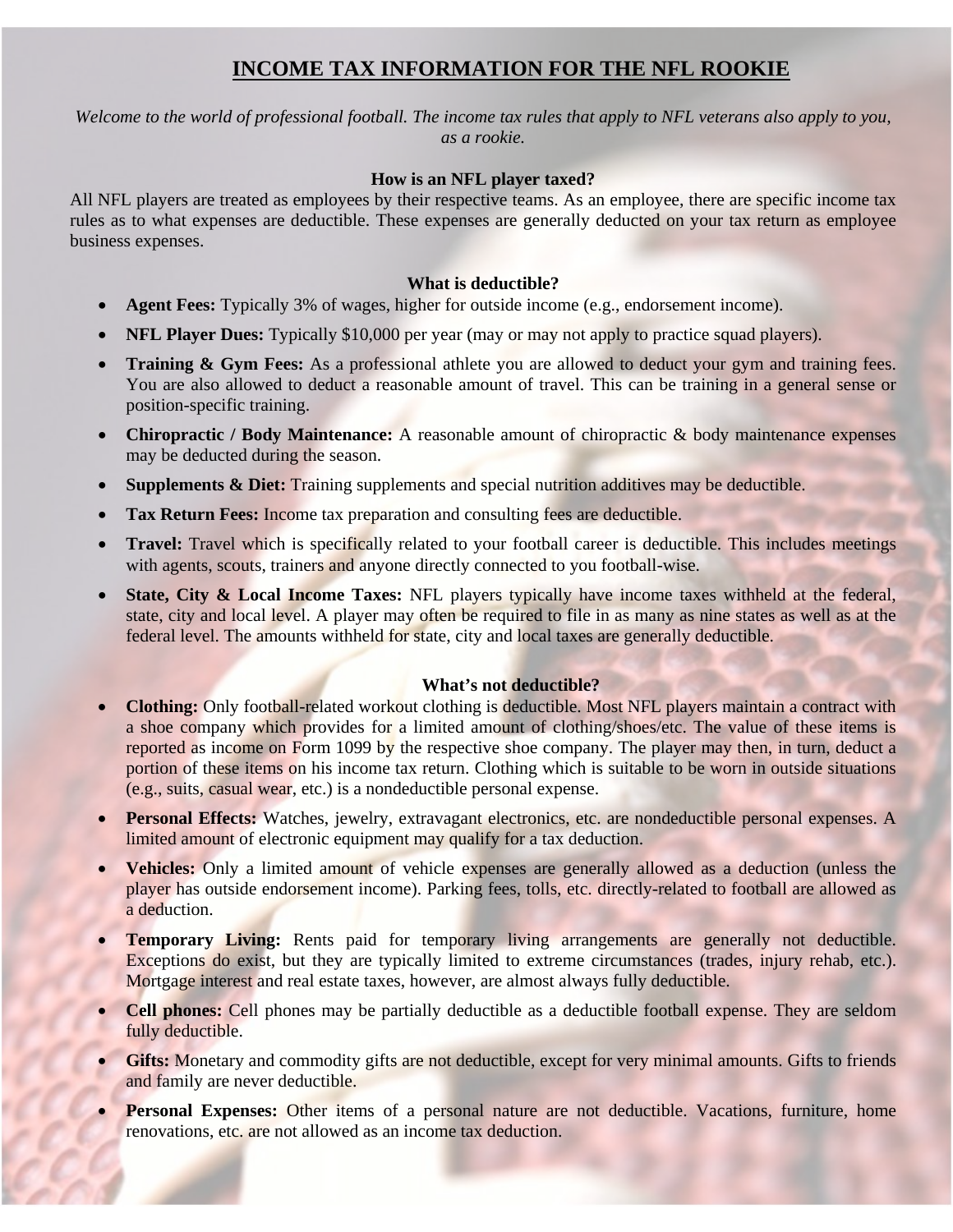#### **Is this everything?**

No, not even close. A number of items may or may not be deductible depending on the player's individual facts and circumstances. A team or NFL fine, for example, may have unique circumstances affecting its deductibility. Endorsement and camp income may also offer the ability to deduct expenses ordinarily not allowed as an employee deduction (endorsement income is treated as a self-employment activity). We find it important to discuss these items fully with the player to effectively minimize income taxes.

#### **Regular Season Pay**

Most NFL teams pay regular season salaries over the 17-week season through weekly game checks. This means that each gross paycheck will be equal to one-seventeenth of the player's regular salary. Alternatively, some teams pay only every two weeks during the 17-week season.

#### **Other Pay**

- **Signing Bonus and Guaranteed Pay:** Signing bonus and guaranteed money paychecks are often paid for in a single check.
- **Workout, Mini-Camp and Other Miscellaneous Earnings:** Workout, mini-camp, training camp and other miscellaneous payroll is usually paid weekly during the event in question.
- **Performance Bonuses:** Individual bonus amounts may be earned based upon player performance. These amounts are generally paid by the end of March.
- **Player Pool Money (Rookies):** Additional compensation may be available to rookies after their season is over, based upon performance. These additional wage amounts are paid after the end of the season.
- **Players Inc.**: Players Inc. maintains the licensing contracts for NFL trading cards, video games and selected other items. Royalty checks are paid in September or October, and are reported to the player on Form 1099.

#### **Income Tax Withholding**

- **Social Security Tax (FICA):** Social Security tax is withheld at a rate of 6.2% on the first \$106,800 of wages paid (\$6,621 maximum).
- **Medicare:** Medicare tax is withheld at a rate of 1.45% on all wages paid.
- **Federal Income Tax:** Federal tax is withheld on all wages paid throughout the year, and can range from rates of 25-35%. Large bonus amounts in excess of \$1 million are typically withheld at the maximum rate of 35%. It is extremely important to review for proper withholding on bonus checks prior to cashing them.
- **State income tax:** State income tax is withheld depending on the location it is earned. Texas, Washington, Florida and Tennessee currently have no state income tax. Other states tax income on rates as low as 3% (Illinois) to as high as 10.3% (California). Road games require state withholding based upon two days of earnings in that particular state.
- **City and local income tax:** a number of cities and localities also require a limited amount of income tax withholding, based upon income earned in that particular location.

#### **NFL Retirement Plans**

The NFL currently maintains an outstanding 401(k) plan for its players as well as provides an additional pension plan for retirement. After the rookie season, NFL teams will match the first \$10,000 of player 401 (k) contributions at a 2:1 rate, up to \$20,000. This means that a player contributing \$10,000 will immediately have \$30,000 in his 401 (k) account. The maximum a player may place into a 401(k) account is \$16,500. If a player maxes out at the full contribution, he will have \$35,500 in his account at an after-tax cost of only \$9,300. *Note: If 2010 is an uncapped league year, match amounts may not apply.*